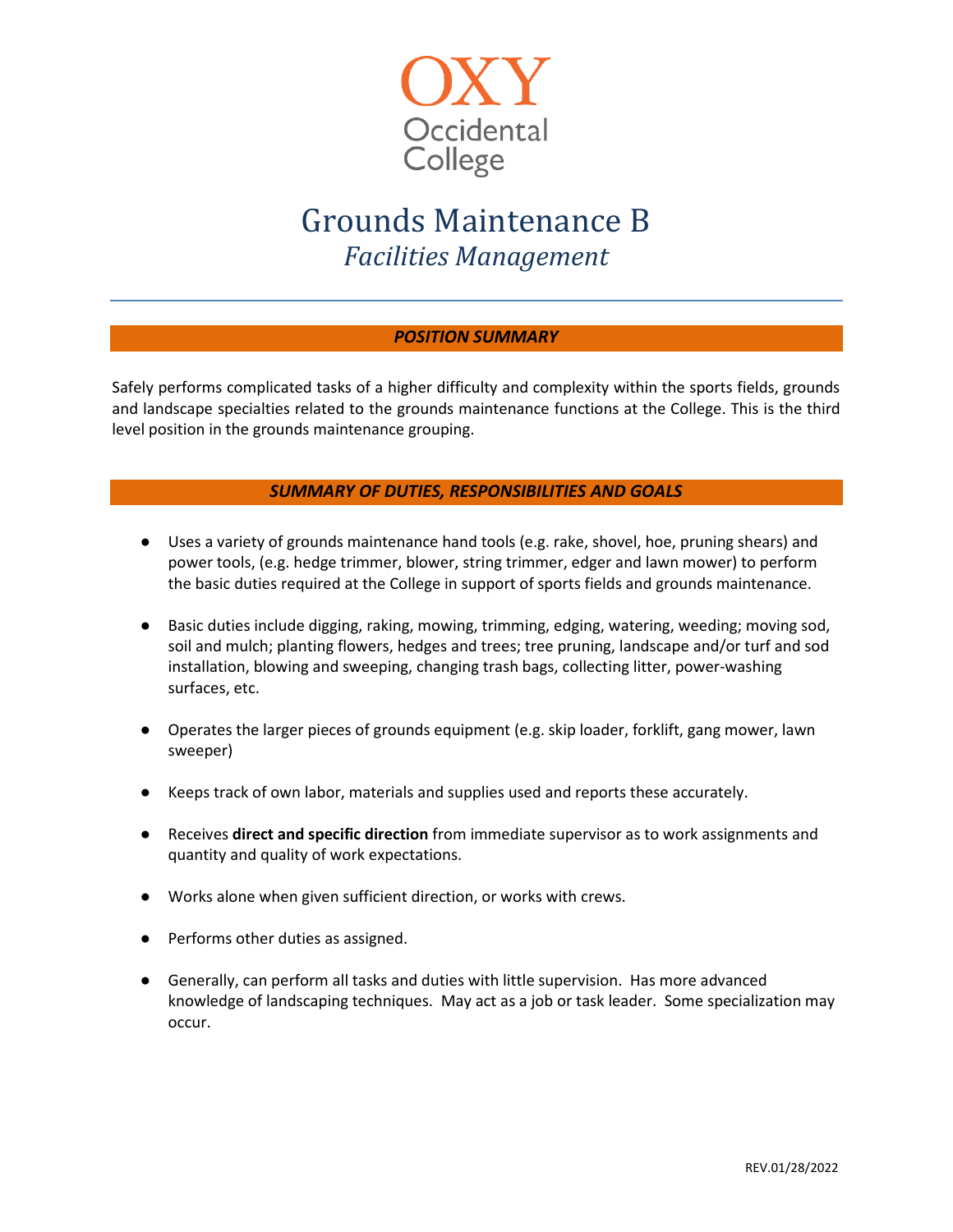#### *QUALIFICATIONS*

Education: High School diploma or equivalent preferred.

- Experience: 6-10 years of experience in landscaping or grounds maintenance and/or related activities.
- Skill/Ability: Required to work outside in all types of weather. Able to bend, stoop, climb and lift and not afraid of heights. Requires moderate physical strength. Must have a pleasant interactive personality. Read, write and understand directions in English.
- Other: Valid CA driver's license. Maintain college's Authorized driver status. Must be available for after-hours response.

SALARY STRUCTURE POSITION AND LEVEL: Level 4 as defined by the College Union contract.

REPORTS TO: Grounds Manager

HOURS: 6:30 am-3:00 pm (hours may change based on needs of College)

#### *APPLICATION INSTRUCTIONS*

Please submit a resume and cover letter explaining how your qualifications meet the requirements of the position to **[resumes@oxy.edu.](mailto:resumes@oxy.edu)** 

#### *ADDITIONAL INFORMATION*

Occidental is an Equal Opportunity Employer and does not unlawfully discriminate against employees or applicants on the basis of race, color, religion, sex, sexual orientation, gender identity, gender expression, pregnancy, breastfeeding or related medical condition, national origin, ancestry, citizenship, age, marital status, physical disability, mental disability, medical condition, genetic characteristic or information, military and veteran status, or any other characteristic protected by state or federal law. Occidental is strongly committed to increasing the diversity of the campus community and the curriculum, and to fostering an inclusive, equitable, and just environment within which students, staff, administrators, and faculty thrive. Candidates who can contribute to this goal through their work are encouraged to identify their strengths and experiences in this area. Individuals advancing the College's strategic equity and justice goals and those from groups that are underrepresented in the field are particularly encouraged to apply.

Salary is commensurate with experience and qualifications. A comprehensive benefits package is available that includes: excellent health, dental, life, and retirement benefits; tuition benefits for the employee, spouse, domestic partner, and dependents; additional extras including use of gym facilities and the College Library. For a detailed description of benefits, please visit https: //www.oxy.edu/officesservices/humanresources/benefits-information.